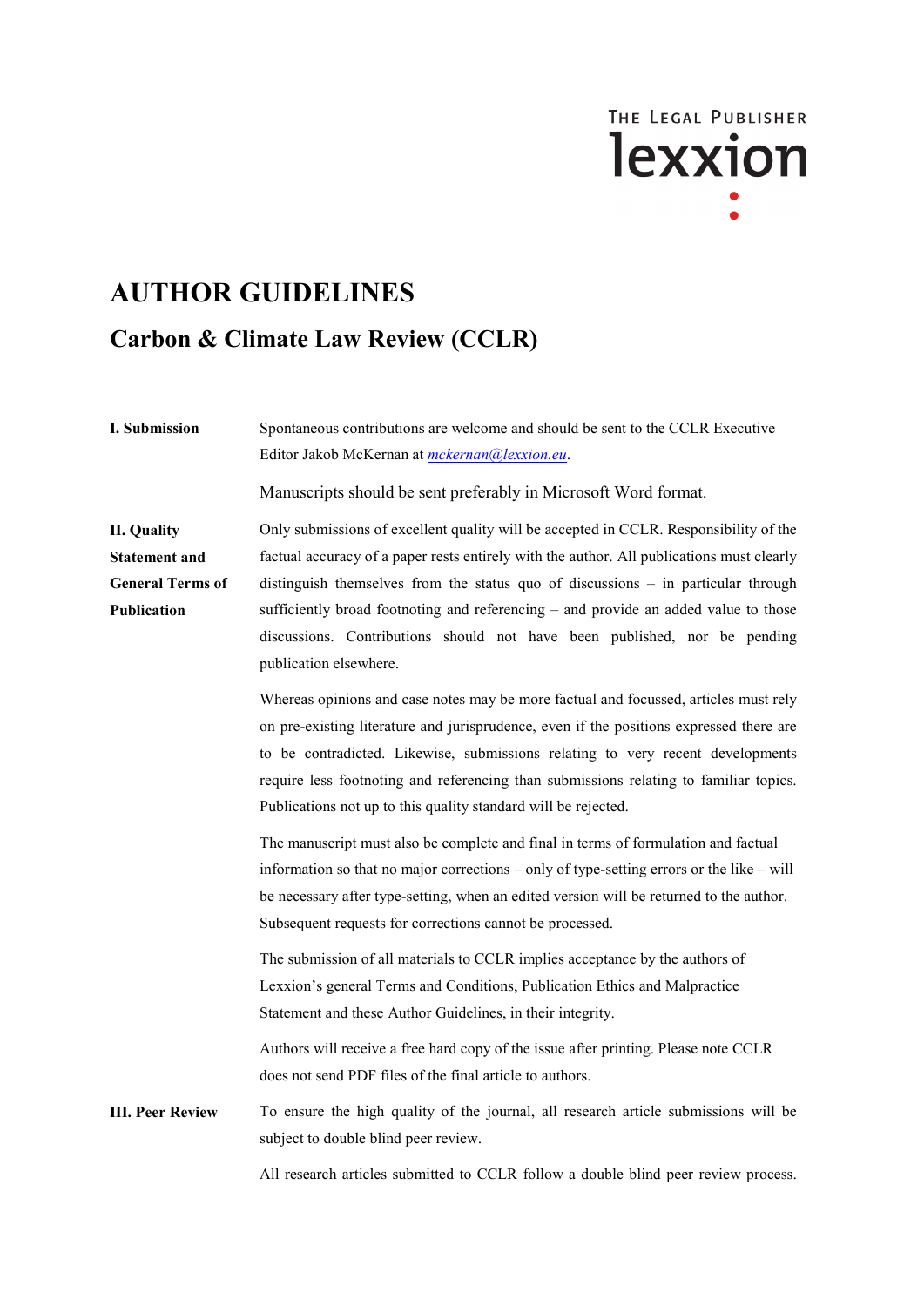Reviewers are chosen based on their topical specialities, work and publication history, and shall be objective, independent and free of conflicts of interest. The choice and assignment of reviewers is at the sole discretion of the Editorial Team; details thereof shall not be discussed or made public, and authors may not make any requests in this regard. The identities of both authors and reviewers shall be protected as much as possible from each other and from any other parties, with the exception of the Editorial Team.

Authors are obliged to take part in the review process by remaining available for any changes, modifications, improvements etc as may be required by reviewers or the Editorial Team. These shall be considered as mandatory conditions for publication; authors shall strive to adopt them to the widest possible extent. Clear and objective justification shall be given by authors if any request has not been met. The Editorial Team reserves the right to return any insufficiently modified contribution to authors for further work, or to reject its publication.

Country reports, case notes and book reviews submissions will be subject to a simplified review process.

*Articles Review* All articles submitted for publication in CCLR undergo a **double blind review process**.

> Articles submissions are addressed to the executive editor of CCLR who is charged with deciding if the article fits with the general thematic and quality scope of the journal. If the submission passes this check, the executive editor forwards an anonymised version of the article submission to an independent peer reviewer, who is a recognised expert with knowledge on the topic of the article. The reviewer are asked to fill in a Review Sheet where they indicate if the article is approved for publication and what revisions (if any) should be done by the author.

> Authors of accepted articles may still be asked to revise their draft in order to incorporate the feedback of reviewers. As a final step, after the content of the article is approved, the text undergoes language and formatting editing.

*Review of Book Reviews* Submissions to Book Reviews and Reports section will be subject to a simplified peer review process. This is not a blind process. The book reviews editor may request that the author revises and improves their draft. The revised draft must be approved by the associate editor before it is cleared for publication.

The final version of the submission undergoes language and formatting editing.

*Reports Review* The majority of region reports are written by CCLR's network of designated **Associate Editors**. It is occasionally possible for a region report to be submitted by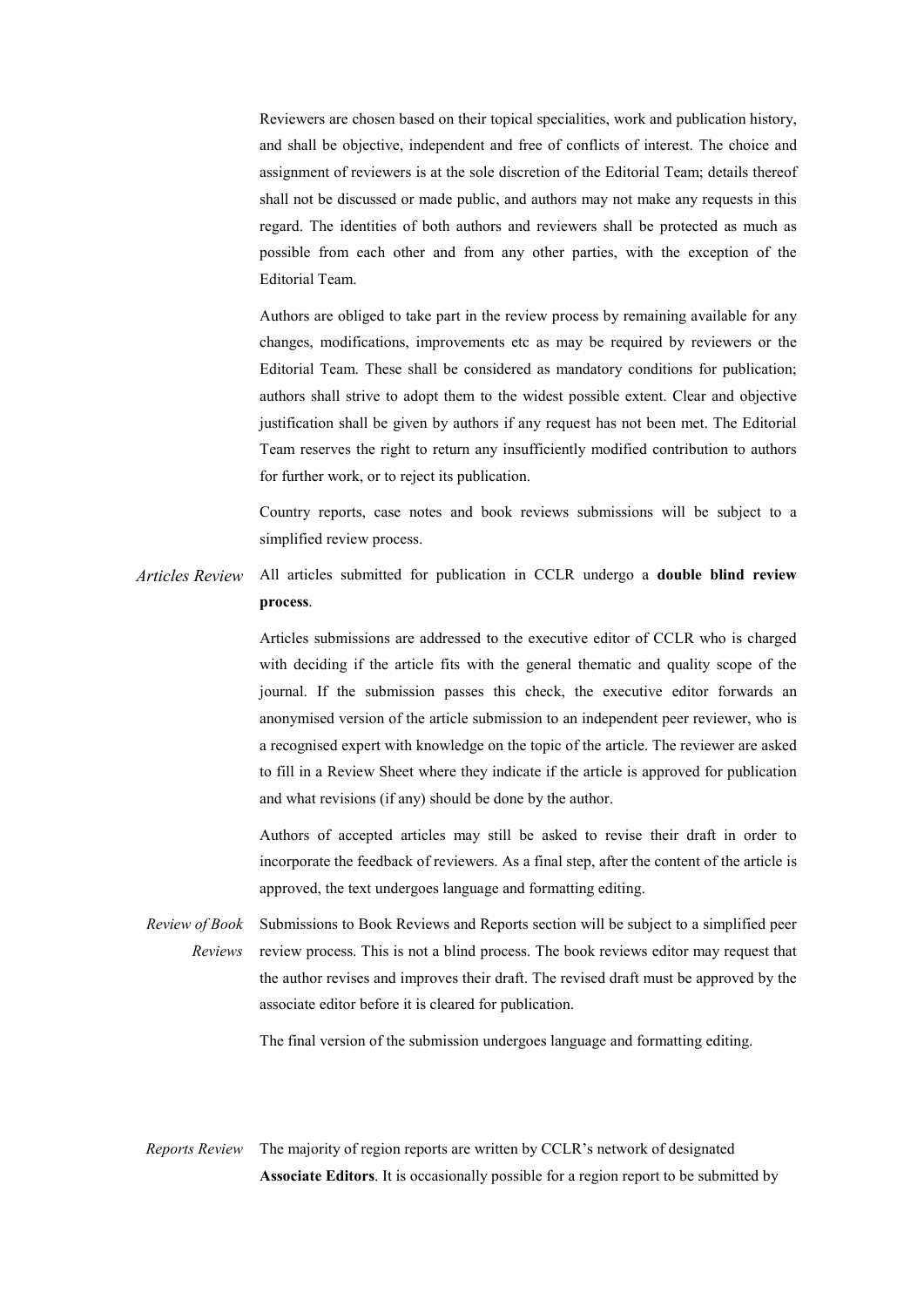an **author who is not an Associate Editor**. If the report is on a region for which CCLR has an appointed Associate Editor, that **Editor is asked to review the report** submission. If the report is on a region for which there is **no designated Editor, the Managing Editor will act as reviewer**. The final version of the report undergoes language and formatting editing.

- *Articles* Articles should be between **4000–8000 words (including footnotes)** in length (MS Word Format, in British English). All contributions use footnotes, but not a list of references. Longer articles are accepted on a case-by-case basis if more space is required by the topic. Each article is preceded by a **short abstract** (without heading) of five to six sentences.
- *Book Reviews* Book reviews should be up to **1500 words in length (standard book review)** or up to **3000 words (critical book review)**. The standard book reviews detail the contribution and structure of the book and give a critical appraisal of its strengths and weaknesses. The critical book review essay, in addition to detailing the contribution and structure of the book, should also critically assess its arguments with a focus on key theoretical issues.

#### *Presentation* **Title**

Every word in the title should be capitalised except for conjunctions (Headline Capitalisation). The title's length should not exceed three lines after typeset (max. 150 characters including spaces).

Subtitles are allowed and should also not exceed the 3 lines rule (max. 200 characters including spaces).

#### **Authors' details**

Author(s) details should be included in a first asterisk footnote (\*) inserted after the author's/authors name(s).

Example:

# **Article Title**

*Christopher Bovis\**

*.......*

<sup>∗</sup> Prof Christopher Bovis, HK Bevan Chair in Law, Law School, University of Hull; Managing Editor of the European Procurement and Public Private Partnership Law